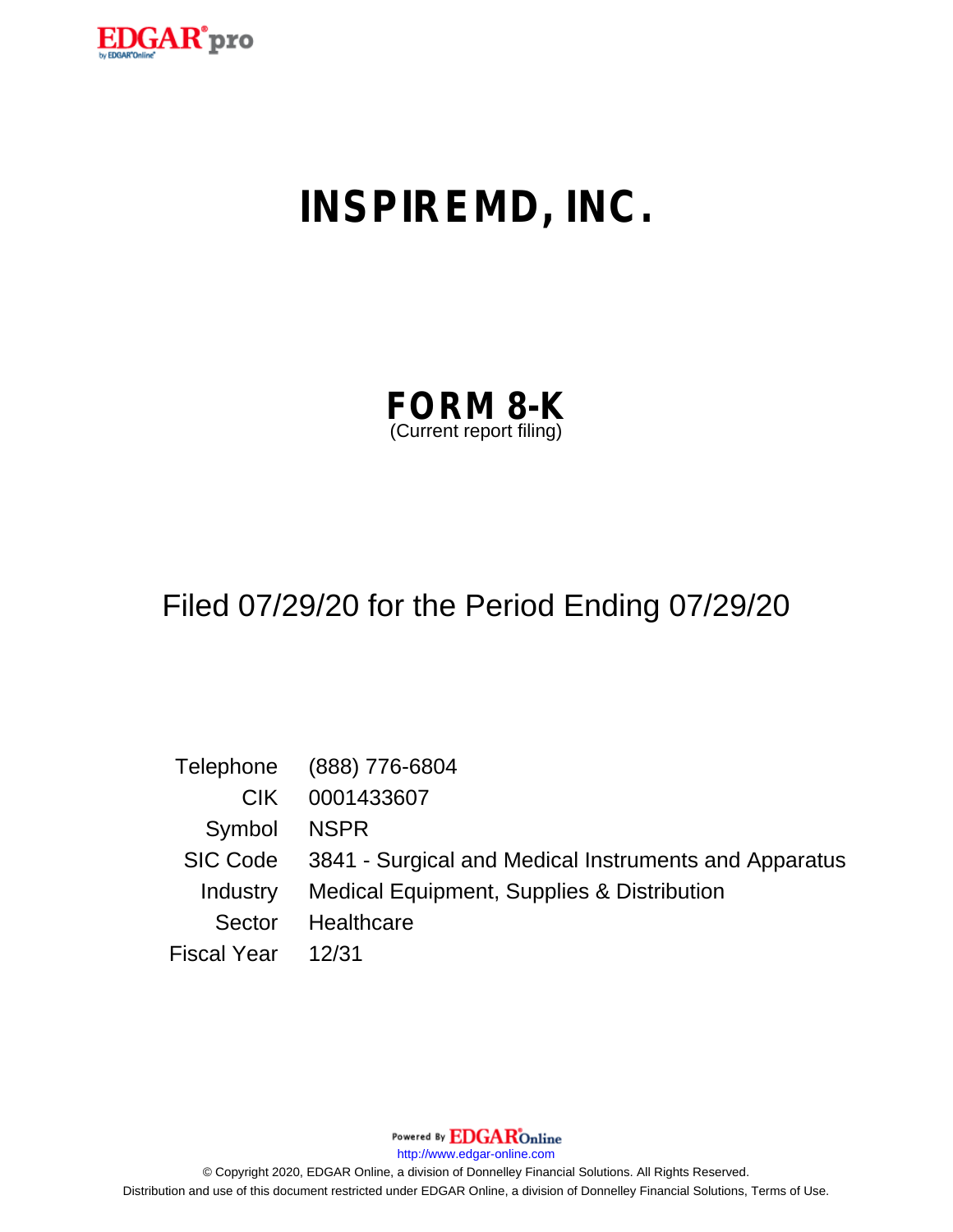## **UNITED STATES SECURITIES AND EXCHANGE COMMISSION**

**Washington, D.C. 20549**

#### **FORM 8-K**

#### **CURRENT REPORT**

**Pursuant to Section 13 or 15(d) of the Securities Exchange Act of 1934**

**Date of Report (Date of earliest event reported):** July 29, 2020

### **InspireMD, Inc.**

(Exact name of registrant as specified in its charter)

(State or other jurisdiction of incorporation)

File Number)

**Delaware 001-35731 26-2123838** (Commission (IRS Employer Identification No.)

**4 Menorat Hamaor St. Tel Aviv, Israel 6744832**

(Address of principal executive offices) (Zip Code)

**(888) 776-6804**

(Registrant's telephone number, including area code)

**N/A**

(Former Name or former address, if changed since last report)

Check the appropriate box below if the Form 8-K filing is intended to simultaneously satisfy the filing obligation of the registrant under any of the following provisions:

[ ] Written communications pursuant to Rule 425 under the Securities Act (17 CFR 230.425)

[ ] Soliciting material pursuant to Rule 14a-12 under the Exchange Act (17 CFR 240.14a-12)

[ ] Pre-commencement communications pursuant to Rule 14d-2(b) under the Exchange Act (17 CFR 240.14d-2(b))

[ ] Pre-commencement communications pursuant to Rule 13e-4(c) under the Exchange Act (17 CFR 240.13e-4(c))

Securities registered pursuant to Section 12(b) of the Act:

|                          | Name of exchange on |
|--------------------------|---------------------|
| <b>Trading Symbol(s)</b> | which registered    |
| NSPR                     | NYSE American       |
| NSPR.WS                  | NYSE American       |
| NSPR WSB                 | NYSE American       |
|                          |                     |

Indicate by check mark whether the registrant is an emerging growth company as defined in Rule 405 of the Securities Act of 1933 (§230.405 of this chapter) or Rule 12b-2 of the Securities Exchange Act of 1934 (§240.12b-2 of this chapter).

Emerging growth company [ ]

If an emerging growth company, indicate by check mark if the registrant has elected not to use the extended transition period for complying with any new or revised financial accounting standards provided pursuant to Section 13(a) of the Exchange Act. [ ]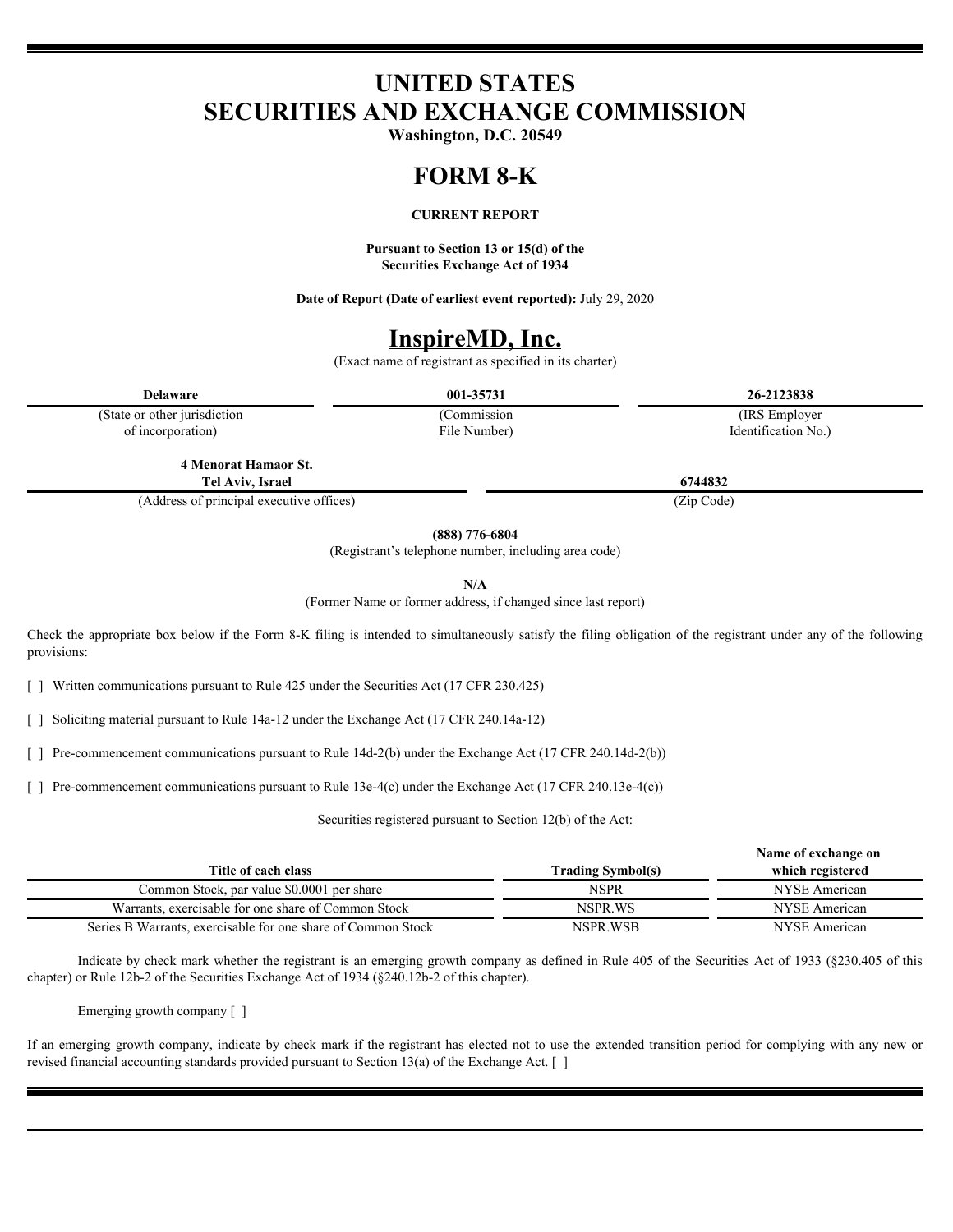#### **Item 8.01 Other Events.**

On July 28, 2020, InspireMD, Inc. (the "**Company**") entered into a settlement agreement and release (the "**Settlement Agreement**") with H.C. Wainwright & Co., LLC (the "**Prior Underwriter**"), which served as the underwriter for its September 2019 public offering and for other offerings conducted by the Company prior to that. Pursuant to the Settlement Agreement, the Company will pay to the Prior Underwriter \$400,000 in cash and effect a reduction in the exercise price per share of warrants to purchase 274,029 shares of the Company's common stock that had been issued by the Company to the Prior Underwriter in various offerings ranging from March 2018 to September 2019 to \$0.495, which is the same exercise price as the Series F Warrants that the Company issued in its June 2020 public offering. The warrants being repriced have exercise prices per share ranging from \$187.50 to \$2.25 and a weighted average exercise price per share of \$7.32. All other terms of such warrants shall remain unchanged.

The terms of engagement for the Prior Underwriter for the Company's September 2019 offering contained a purported 12-month right of first refusal in favor of the Prior Underwriter with respect to future financings. Due to, among other things, difficulties in the Company's relationship with the Prior Underwriter Item 8.01 Other Fvents.<br>
(On July 28, 2020, InspireMD, Ine. (the "Company") entered into a settlement agreement and relasse (the "Settlement Agreement") with H.C.<br>
Wainwright & Co., I.I.C (the "Prior Underwriter"), which s Item 8.01 Other Events.<br>
(On July 28, 2020, InspireM), Ine. (the "Company") entered into a settlement agreement and release (the "Settlement Agreement") with H.C.<br>
Wainwright & Co., I.I.C (the "Prior Underwriter"), which s consideration for the cash payment and warrant pricing described above, the Prior Underwriter provided the Company with a final, unconditional release from any further obligations arising out of or related to the engagement agreements, underwriting agreements and placement agency agreements which the Company had entered into with the Prior Underwriter or with respect to any services which the Prior Underwriter had provided to the Company (the "**Prior Agreements and** Services"). Pursuant to the Settlement Agreement the Company also provided the Prior Underwriter with a final, unconditional release from any further obligations arising out of or related to the Prior Agreements and Services.